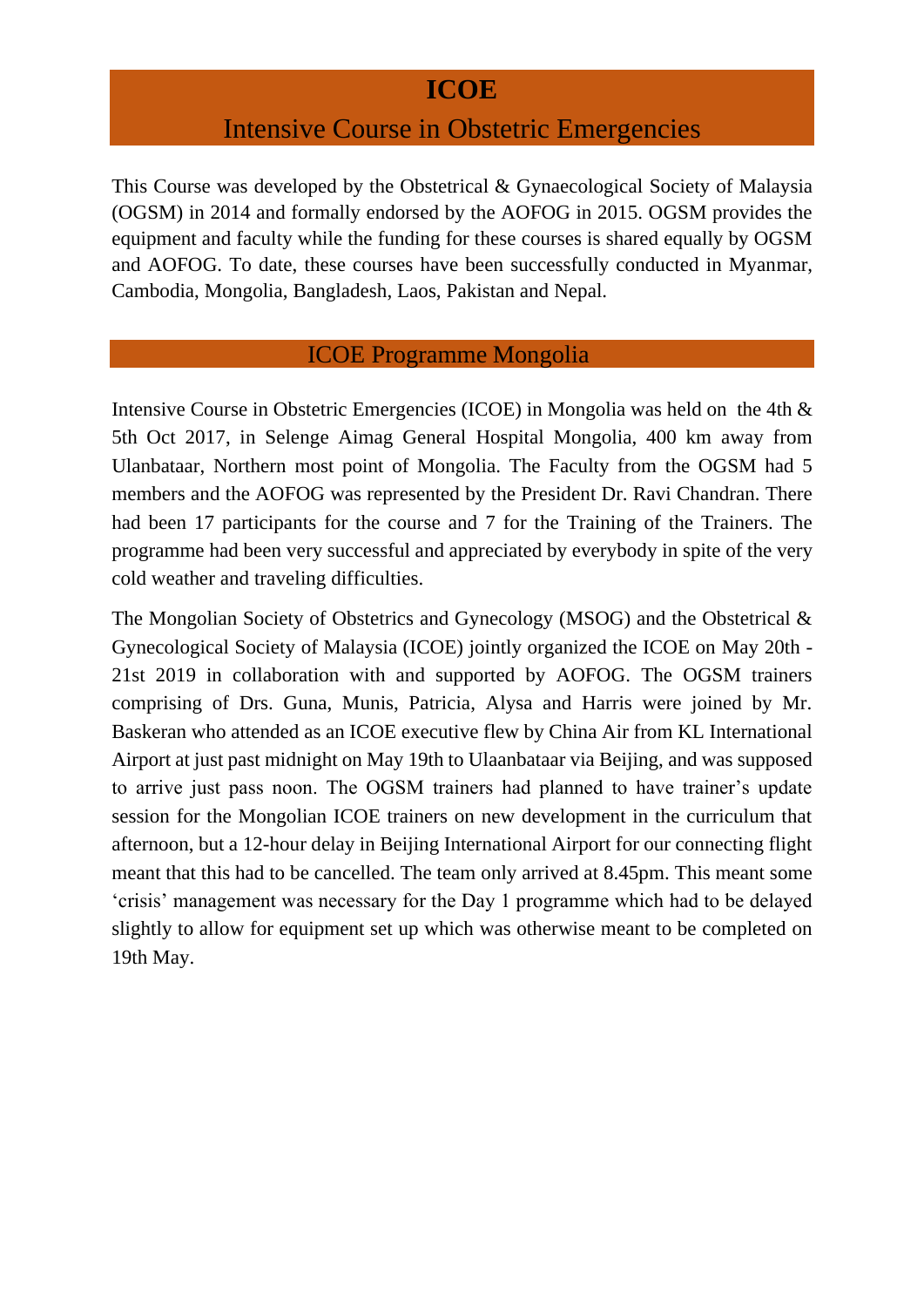

The course was conducted at the Mongolia National Centre for Maternal and Child Health (NCMCH) where 23 participants attended. The participants were obstetricians from the provinces around Ulaanbaatar, except for two who were from other parts of Mongolia. The AOFOG was represented by Dr. Rohana (Secretary General of AOFOG) and the MSOG by Dr. Tsedmaa (President). Dr.Gunasegaran was the course director, who also represented OGSM. The Mongolian trainers were Dr.Naraa, Sansar, Sarantuya, Batnasan, Enkhee and Ganaa Dr.Rohana was the guest of honour and during the opening speech, commented on the benefits that ICOE brings to the AOFOG member countries and the continuous support from AOFOG for ICOE activities. Drs Kishgee (Head of department  $O & G$ ) and the NCMCH Hospital Director also spoke on their support for ICOE during the opening ceremony.



Language was an obvious challenge; the breakout sessions were expertly handled by the dedicated Mongolian trainers who have matured into trainers of calibre. The lecture slides were in English with Mongolian translation by the trainers where necessary. The course was successful as noted by the continuous feedback provided by the interactive Mentimeter internet software. The participants were tested on 7 obstetric emergencies skills and the post-test skills scores in all 7 skills showed a huge improvement in the scores obtained by the participants, indicating the objective of acquiring and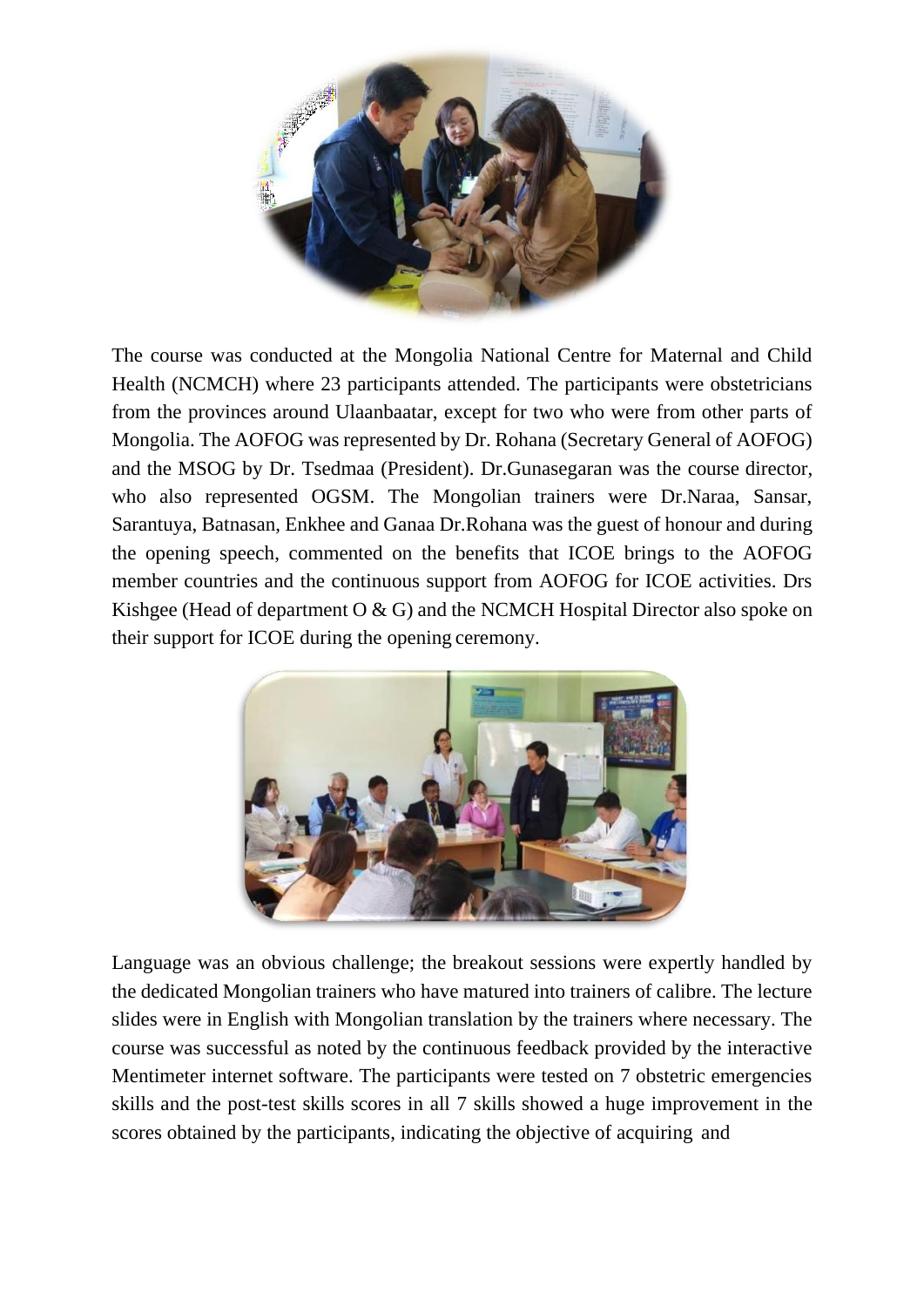improving of skills were achieved. The participants also commented that their objectives of attending the course were achieved.



The course once again proved popular and there is a demand for the ICOE to continue. Lack of funding and equipment however remain a challenge for the continuation of the course in Mongolia, as well as other AOFOG countries where ICOE have gone.

### **Recommendations**

1. MSOG take a leadership role in ICOE for 2020 onwards with a clear plan of action on the number of courses and the target participants to be trained

2. The next TOT should be done in 2020 to train the next cohort of trainers and OGSM can assist in the TOT training module

3. The Simulation center at the NCMHC has some equipment and this should be sufficient to start an ICOE independently while budgeting for additional equipment

4. MSOG to seek funding from relevant agencies e.g. USAID, UNFPA, AOFOG for the future sustainability of the course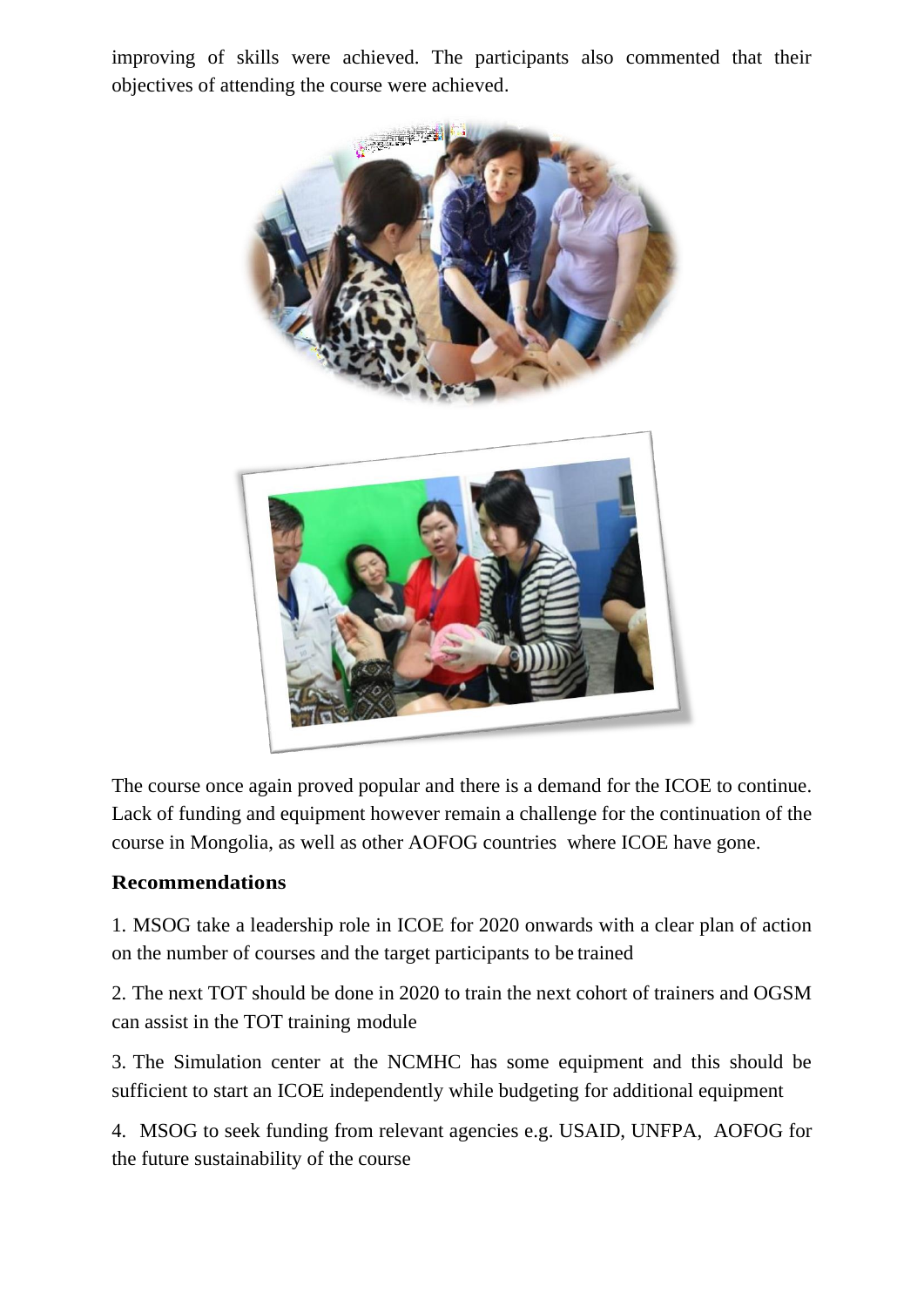# ICOE Programme Nepal

In November 2018, the very first ICOE was held at the Kathmandu Medical College, Nepal through a collaboration between the Nepal Society of O&G (NESOG), OGSM and AOFOG. The course was an overwhelming success resulting in a second course from 15-16thFebruary 2019. During this course, NESOG, OGSM and AOFOG signed a memorandum of understanding to conduct four courses in Nepal over the next two years. The signatories were Dr Kusum (President NESOG), Dr Gunasegaran (ICOE Director OGSM) and Dr Rohana (Secretary General AOFOG).



ICOE is a hands-on simulation course using equipment of various fidelities. The course aims to equip specialist-grade doctors with skills to handle emergencies in the labour ward and reduce maternal morbidity and mortality. Training methodology focuses on small group engagement rather than traditional didactic teaching. The course consists of short lectures supplemented with multiple group breakout sessions comprising impartation of skills, simulation of clinical scenarios and case discussions.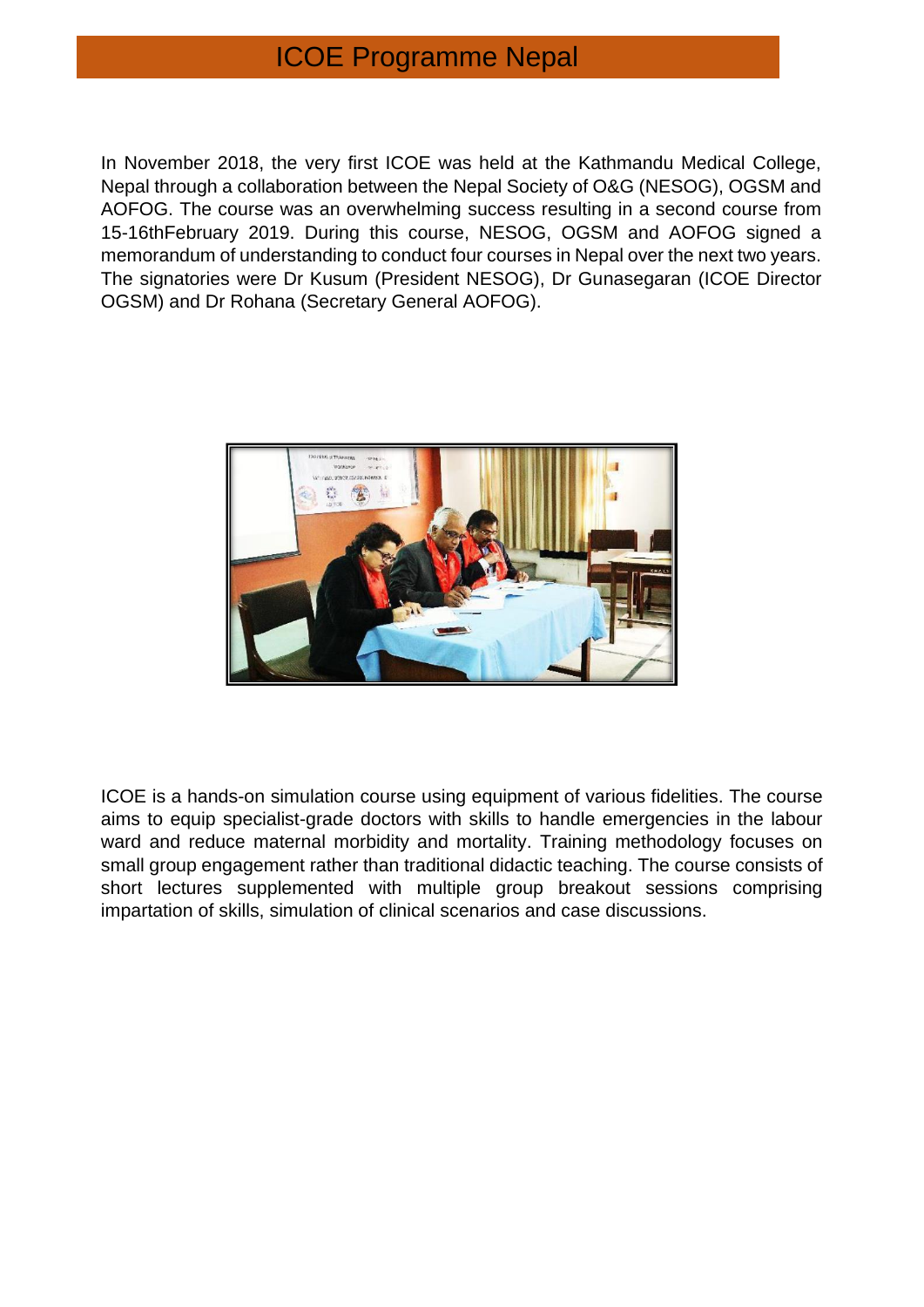

A day prior to the main course, twelve local trainers spent an afternoon attending a Training-Of-Trainers course to be equipped to conduct ICOE. Six then became probationary trainers for the next two days; the remaining six participated as observers and were designated to be trainers for the subsequent ICOE.

The two-day ICOE training covered a wide range of topics including maternal resuscitation, management of post-partum haemorrhage, sepsis and hypertensive disorders in pregnancy, essential labour ward skills and handling complicated caesarean section. In addition, there were sessions on team dynamics, handling bad outcomes and 'how to do a drill'. Information technology (IT) was incorporated in innovative ways to conduct participant's assessment and feedback, e-learning and simulation of clinical scenarios. A faculty meeting was held at the end of each day to elicit feedbacks and ideas for improvement.



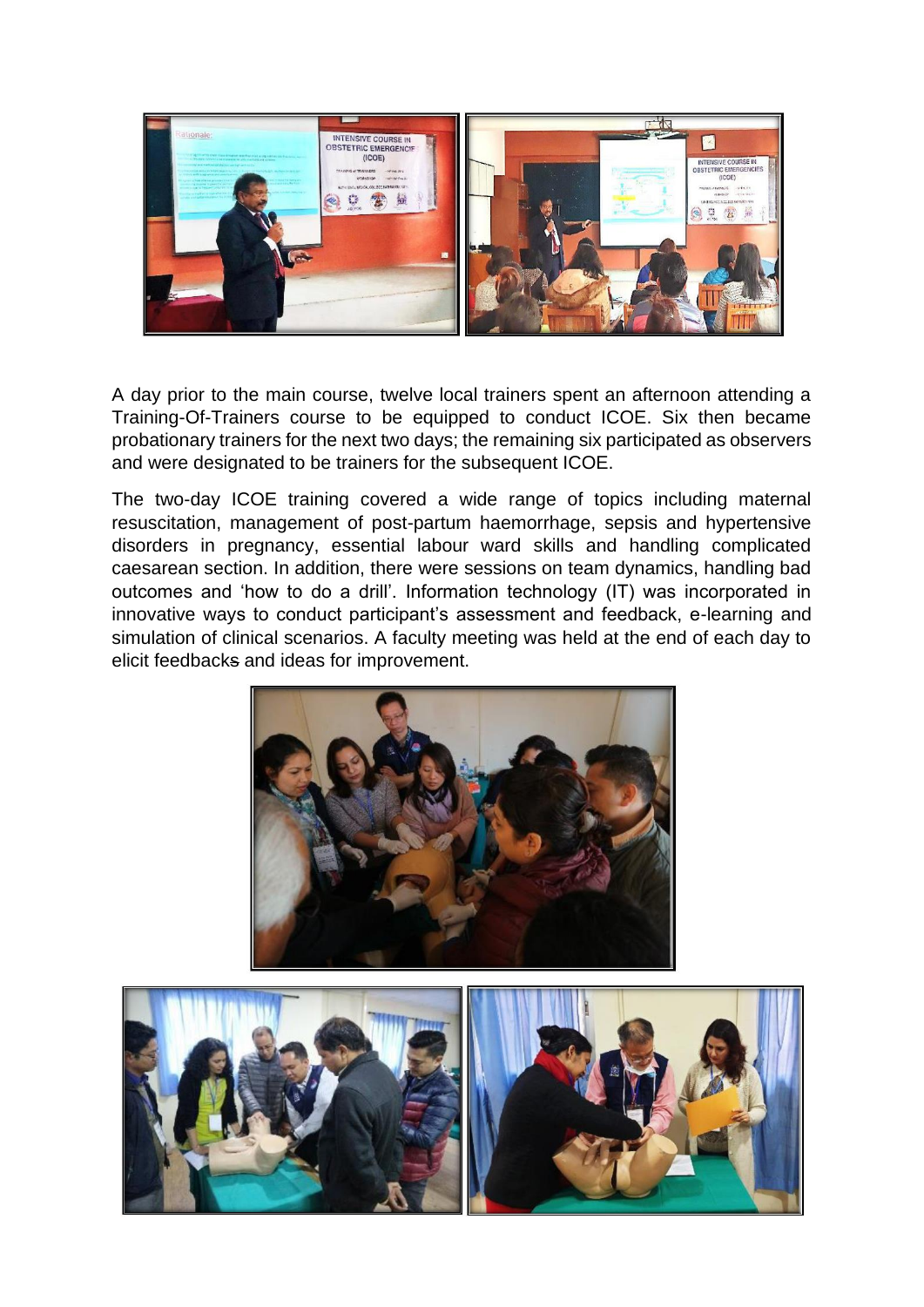

Participants commented that the course was practical, well-structured and conducted efficiently. They also found the method of learning interesting and useful, especially in learning to do things systematically in an organised way. Pre and post-course assessments showed marked improvement in knowledge and skills. The OGSM handbook on Obstetric Emergencies was popular and well received.

NESOG, AOFOG, Kathmandu Medical College and the Nepal National Health Training Centre has pledged to continue to support the conduct of ICOE in Nepal. It is anticipated that the team of Nepali ICOE trainers would take the course forward and be champions of maternal healthcare in their respective places of service.